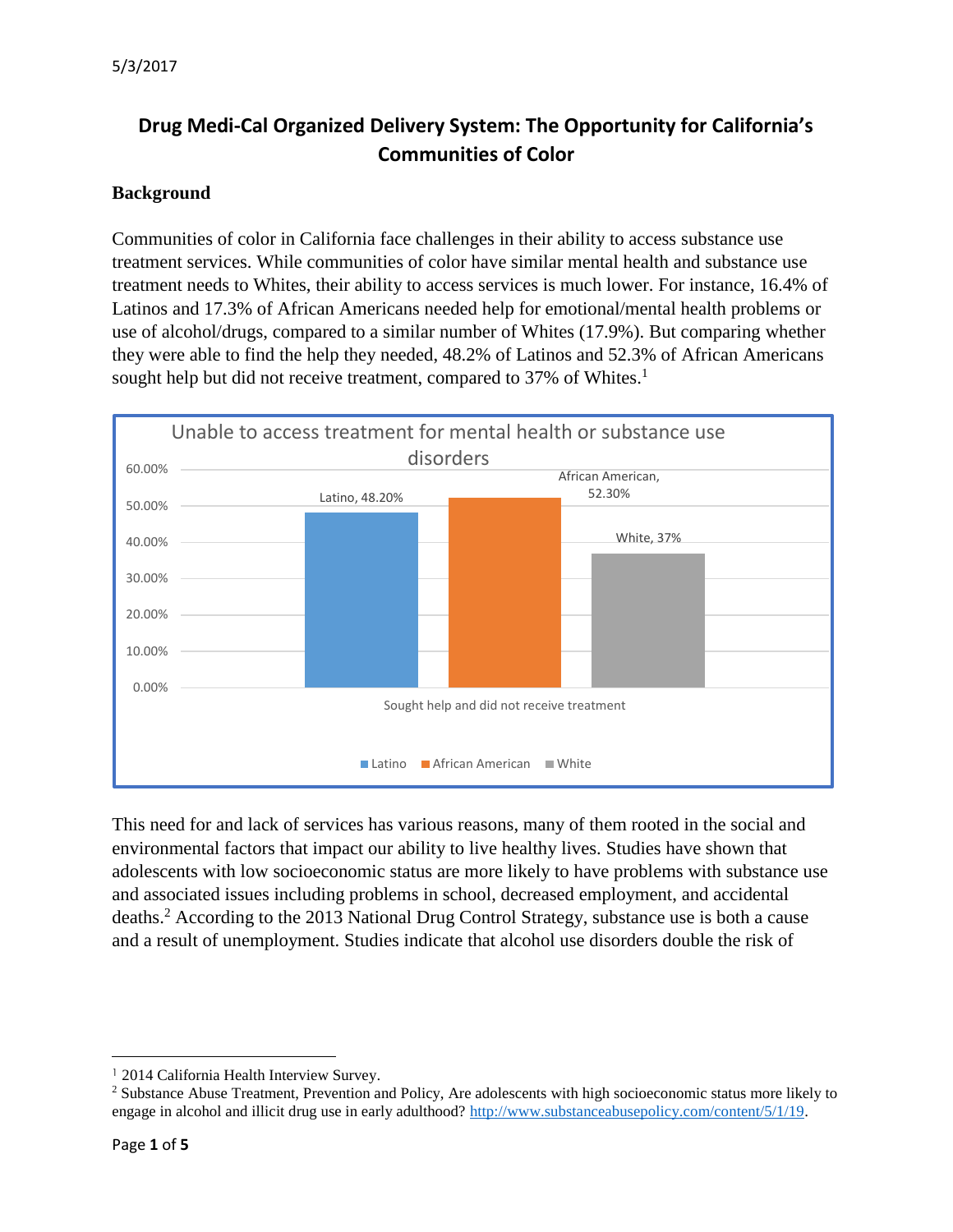#### 5/3/2017

becoming unemployed;<sup>3</sup> at the same time, unemployment can result in an increase in substance use disorders (SUD). 4

In addition, many people of color and Limited English Proficient populations face a lack of culturally competent and linguistically appropriate services. Stigma and discrimination associated with accessing services also remain barriers to accessing treatment for many. To address these barriers and disparities, we must ensure that communities of color – those most in need of services – are involved in the development and design of treatment options, and that policymakers consider the root causes of substance use disorders in underserved communities.

## **Drug Medi-Cal Organized Delivery System Waiver**

Substance use disorder (SUD) treatment services have historically been limited, and especially so for Medi-Cal beneficiaries. Due to funding limitations in the Drug Medi-Cal program, provider rates have been low and networks have been thin. The program has been plagued with quality and integrity and quality issues.

When California expanded Medi-Cal in 2014, it significantly expanded the populations which were able to access SUD services. However, the available services were still limited. The Drug Medi-Cal Organized Delivery System (DMC-ODS) waiver, approved by the federal Centers of Medicare and Medicaid Services (CMS) in November, 2015, expands the SUD services available to Medi-Cal beneficiaries. The goal of the DMC-ODS waiver is to offer a full continuum of SUD services to Medi-Cal beneficiaries, the greatest expansion of these services in 35 years.

The DMC-ODS waiver utilizes the evidence-based practice of the American Society of Addiction Medicine (ASAM) criteria to outline the scope of services that must be available. This adds to existing services:

- Short-term residential treatment (without the current bed limitations)
- Case management
- Recovery services $5$

The waiver also expands access to medication assisted treatment, and requires case management to include coordination with criminal justice entities. And, counties must have memoranda of understanding with local Medi-Cal managed care plans that outline screening and referral responsibilities.

 $\overline{a}$ 

<sup>3</sup> Dooley, D, Catalono, R, and Hough, R.(1992).Unemployment and alcohol disorder in 1910 and 1990: Drift versus social causation, .Journal of Occupational and Organizational Psychology, 65, 277-90.

<sup>4</sup> Dooley, D, Catalono, R, and Hough, R.(1992).Unemployment and alcohol disorder in 1910 and 1990: Drift versus social causation, .Journal of Occupational and Organizational Psychology, 65, 277-90.

<sup>5</sup> According to the Special Terms and Conditions, residential treatment is a non-institutional, 24-hour, non-medical, short-term residential program that provides rehabilitation services. Case management services are those that assist the beneficiary to access needed medical, educational, social, prevocational, rehabilitative, or other community services. Recovery services are medically necessary services to empower and prepare an individual to manage his or her health and health care.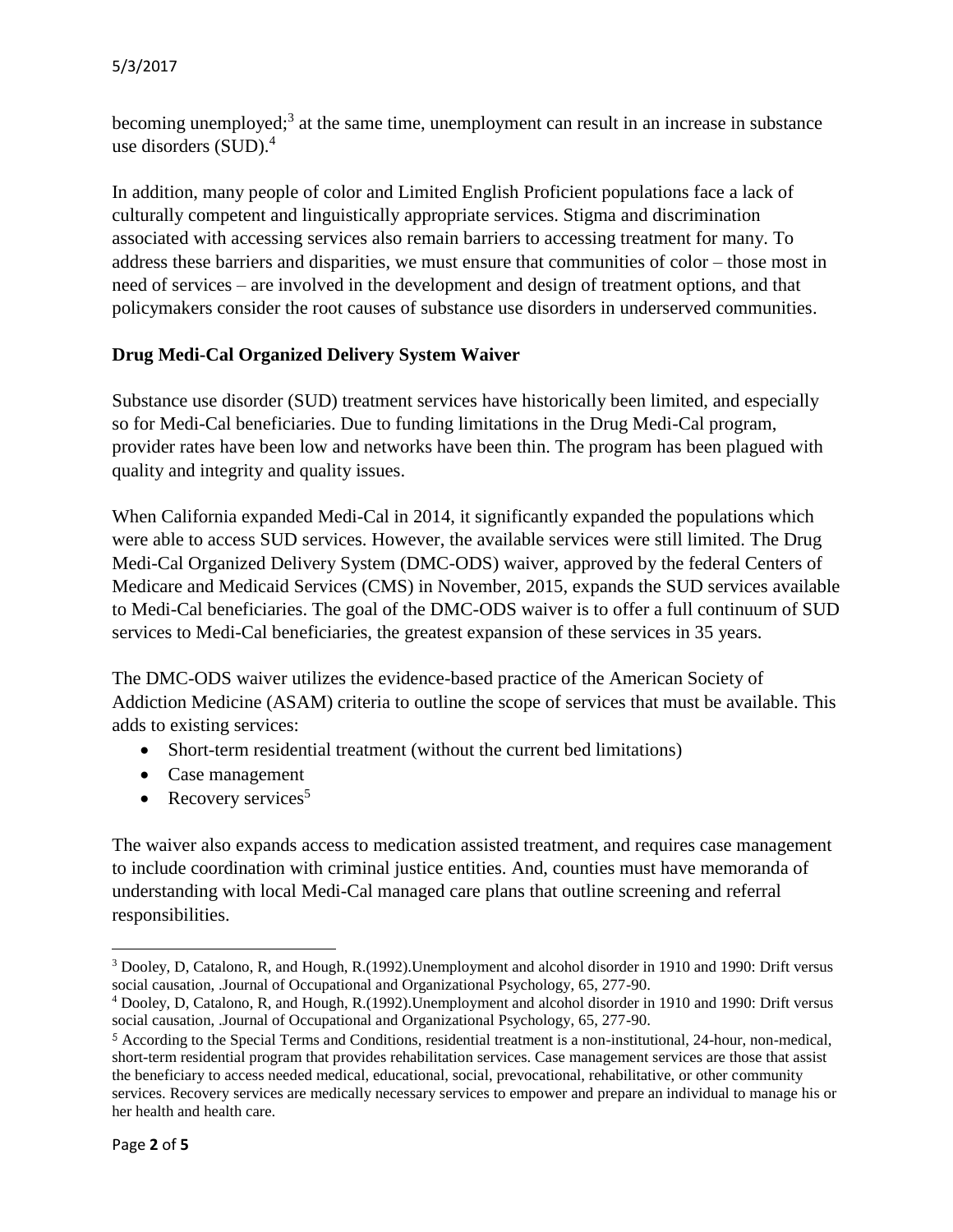Finally, county implementation plans must contain quality improvement efforts, and must propose rates and payment models.

#### **The Opportunity**

California's Medi-Cal expansion and implementation of the DMC-ODS waiver present an important opportunity to increase access to substance use disorder treatment services and advance equity for communities of color.

| <b>DMC-ODS Component</b>                                                                                                                                                                                                                                                                      | <b>Communities of Color</b>                                                                                                                                                                                                                                                                                                          | Opportunity                                                                                                                                                                                                                  |
|-----------------------------------------------------------------------------------------------------------------------------------------------------------------------------------------------------------------------------------------------------------------------------------------------|--------------------------------------------------------------------------------------------------------------------------------------------------------------------------------------------------------------------------------------------------------------------------------------------------------------------------------------|------------------------------------------------------------------------------------------------------------------------------------------------------------------------------------------------------------------------------|
| <b>Early Intervention Services:</b><br>Required under the DMC-<br>ODS waiver, early<br>intervention services include<br>MOUs with local Medi-Cal<br>managed care plans to<br>coordinate screening by<br>primary care providers and<br>referral to the county for<br>treatment when warranted. | Due to the stigma<br>surrounding SUD, individuals<br>of color are more likely to see<br>a primary care provider than a<br>substance use or mental<br>health provider. The<br>integration of the two through<br>the waiver is critical for<br>communities of color.                                                                   | The screening tools<br>must be culturally<br>relevant.<br>The provider<br>workforce must be<br>developed such that it<br>is culturally and<br>linguistically<br>competent.                                                   |
| Recovery Services: A new<br>component of DMC services,<br>recovery services include<br>counseling as well as<br>community support services.                                                                                                                                                   | Recovery services may be<br>provided anywhere in the<br>community, not only at health<br>facility sites. This may<br>eliminate some access<br>barriers and allow for<br>community-defined practices.<br>Additionally, the focus on<br>addressing community<br>support services<br>acknowledges the social<br>determinants of health. | Provide recovery<br>services at community<br>gathering sites.<br>Utilize non-traditional<br>providers for recovery<br>services.                                                                                              |
| Case Management: A new<br>required component of DMC<br>services, case management<br>must be provided and include<br>coordination with physical<br>and mental health, as well as<br>with the criminal justice<br>system when necessary.                                                        | Social and environmental<br>factors often create multiple<br>medical conditions, especially<br>among communities of color.<br>New requirements for care<br>coordination may assist in<br>improving health outcomes.<br>Additionally, coordination<br>with the criminal justice<br>system is an important aspect                      | The provider<br>$\bullet$<br>workforce must be<br>developed such that it<br>is culturally and<br>linguistically<br>competent.<br>Collaborate with<br>$\bullet$<br>criminal justice<br>entities to ensure<br>awareness of the |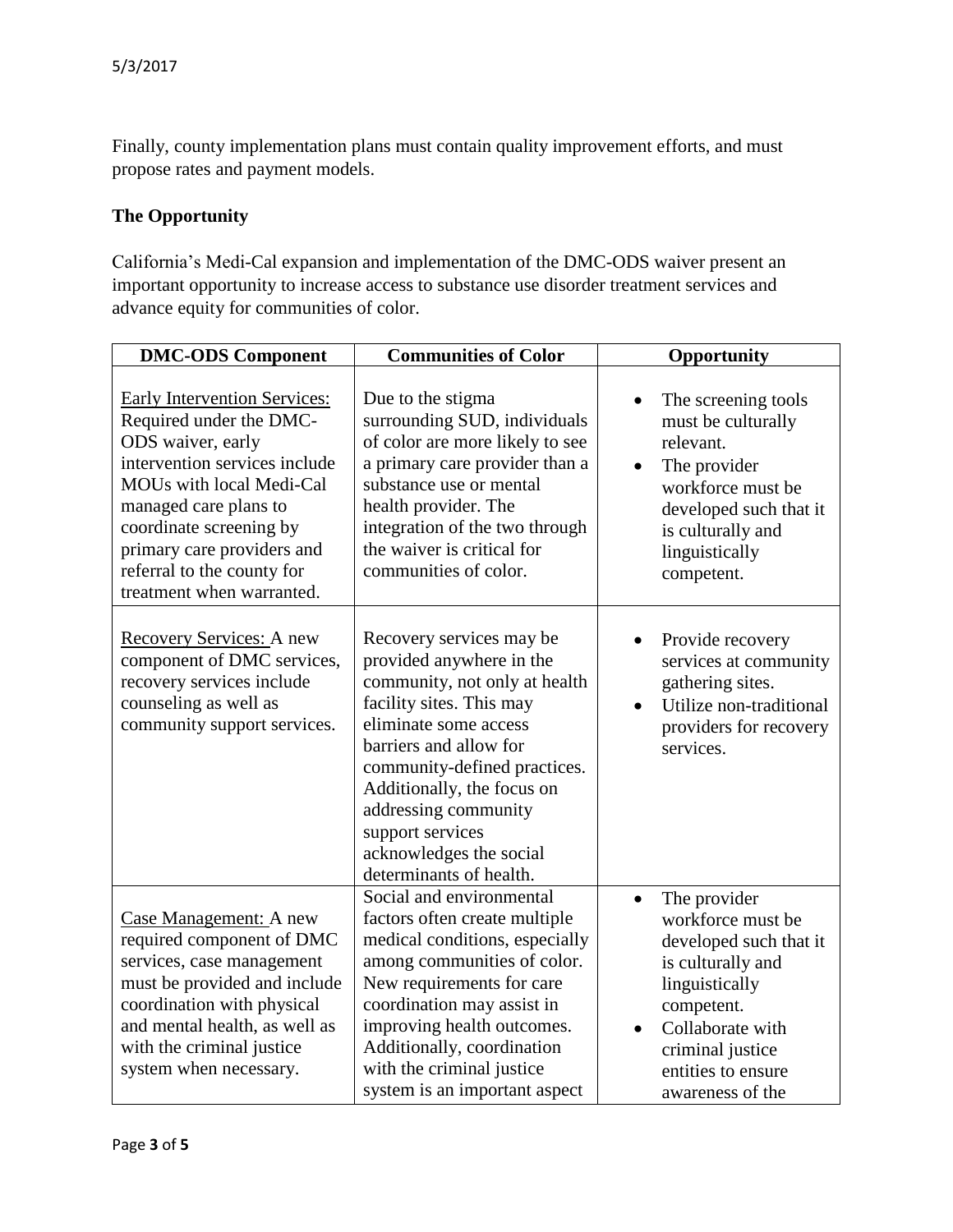|                                                                                                                                                                                                                                                                                                                                                  | to ensure inclusion of<br>communities members whose<br>health status is impacted by<br>their criminal justice<br>involvement.                                                                                                                                                                                                                                              | services and<br>bidirectional case<br>management.                                                                                                         |
|--------------------------------------------------------------------------------------------------------------------------------------------------------------------------------------------------------------------------------------------------------------------------------------------------------------------------------------------------|----------------------------------------------------------------------------------------------------------------------------------------------------------------------------------------------------------------------------------------------------------------------------------------------------------------------------------------------------------------------------|-----------------------------------------------------------------------------------------------------------------------------------------------------------|
| Intersection with the Criminal<br>Justice System: Individuals<br>on probation and parole are<br>eligible for DMC-ODS<br>services, and may receive<br>extended lengths of stay in<br>residential programs if<br>necessary. Additionally,<br>counties may implement<br>promising practices to target<br>criminal justice involved<br>individuals.  | Multiple layers of<br>discrimination have created a<br>criminal justice system in<br>California that over-<br>incarcerates people of color<br>and people living with<br>behavioral health conditions.<br>The ability to implement<br>promising practices to offer<br>DMC-ODS waive services to<br>criminal justice involved<br>individuals is an important<br>opportunity. | Utilize community-<br>defined best practices<br>as promising practices<br>for the criminal justice<br>involved population.                                |
| <b>Access Standards: Counties</b><br>must develop a provider<br>network that meets a set of<br>access standards, including<br>the characteristics and<br>substance use disorder needs<br>of beneficiaries, geographic<br>location of providers<br>(considering distance, travel<br>time, and means of<br>transportation), and other<br>measures. | The DMC provider network<br>has been weak due to low<br>provider rates, but the waiver<br>requires counties to propose<br>rates and certify providers<br>that meet access standards.<br>This may help overcome<br>some of the basic access<br>barriers faced by<br>communities of color.                                                                                   | The provider<br>workforce must be<br>developed such that it<br>is culturally and<br>linguistically<br>competent.<br>Utilize non-traditional<br>providers. |

## **Community Engagement Strategy**

The California Pan-Ethnic Health Network (CPEHN) is engaging in a robust community engagement process to ensure the needs of these underserved communities are included and addressed in the implementation of new services. With stakeholder input from underserved populations, counties can better meet the mental health and substance use treatment needs of vulnerable communities across the state.